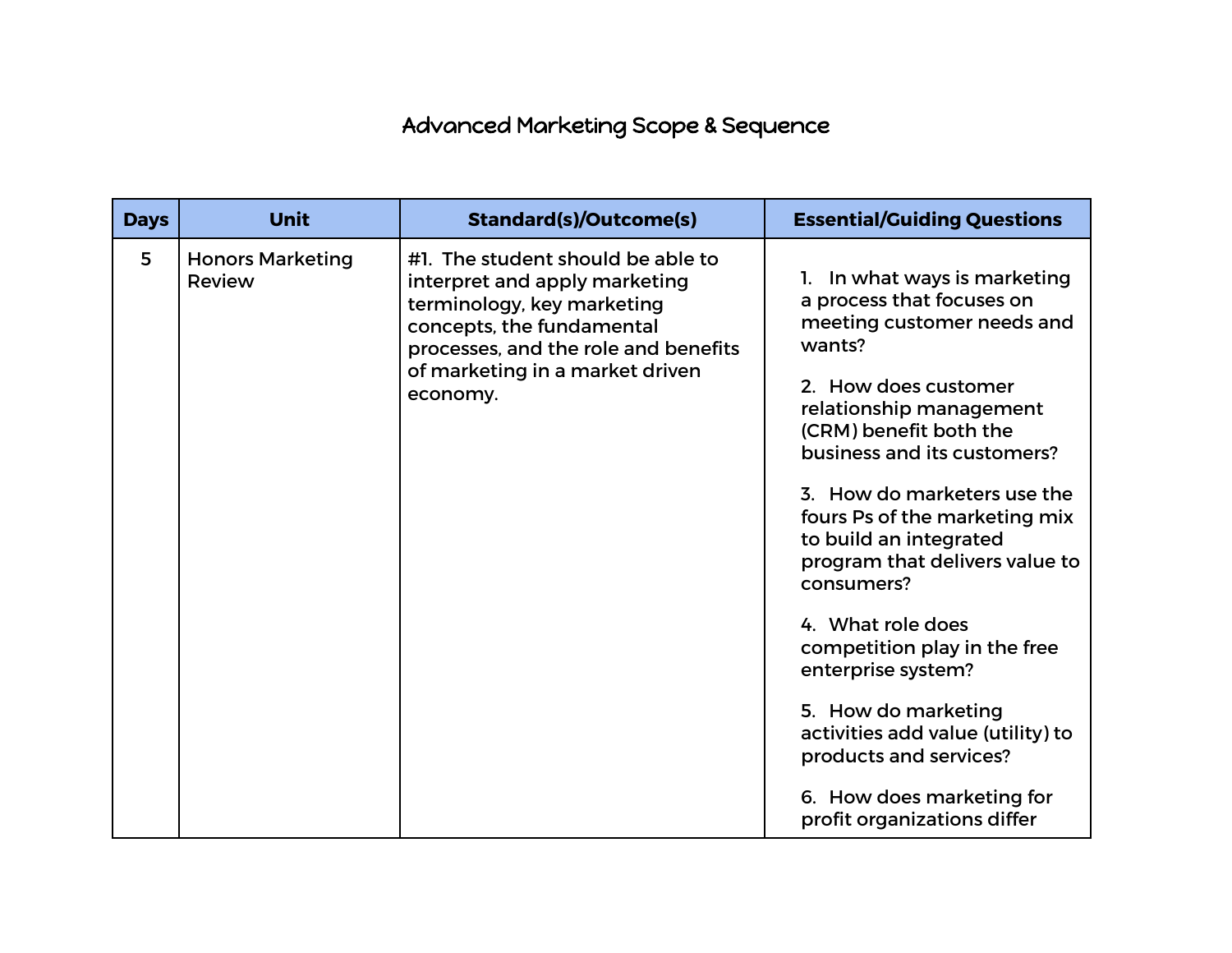|   |                                                                  |                                                                                                                  | from marketing for non-profit<br>organizations?<br>7. What are the various<br>stages of the product life<br>cycle and how is that<br>information important to a<br>marketing executive? |
|---|------------------------------------------------------------------|------------------------------------------------------------------------------------------------------------------|-----------------------------------------------------------------------------------------------------------------------------------------------------------------------------------------|
| 5 | <b>Consumer and</b><br><b>Business Buying</b><br><b>Behavior</b> | #2. The student will analyze<br>characteristics, motivations, and<br>behaviors of customers' needs and<br>wants. | 1. What is an opinion leader?<br>Describe how marketers<br>attempt to use opinion<br>leaders to help sell their<br>products.                                                            |
|   |                                                                  |                                                                                                                  | 2. Name and describe the<br>types of buying decision<br>behavior and describe a<br>personal example for each.                                                                           |
|   |                                                                  |                                                                                                                  | 3. What is a "new product",<br>and how do consumers go<br>about deciding whether to<br>adopt a new product.                                                                             |
|   |                                                                  |                                                                                                                  | 4. Explain how market<br>structure and demand differ<br>for business markets<br>compared to consumer                                                                                    |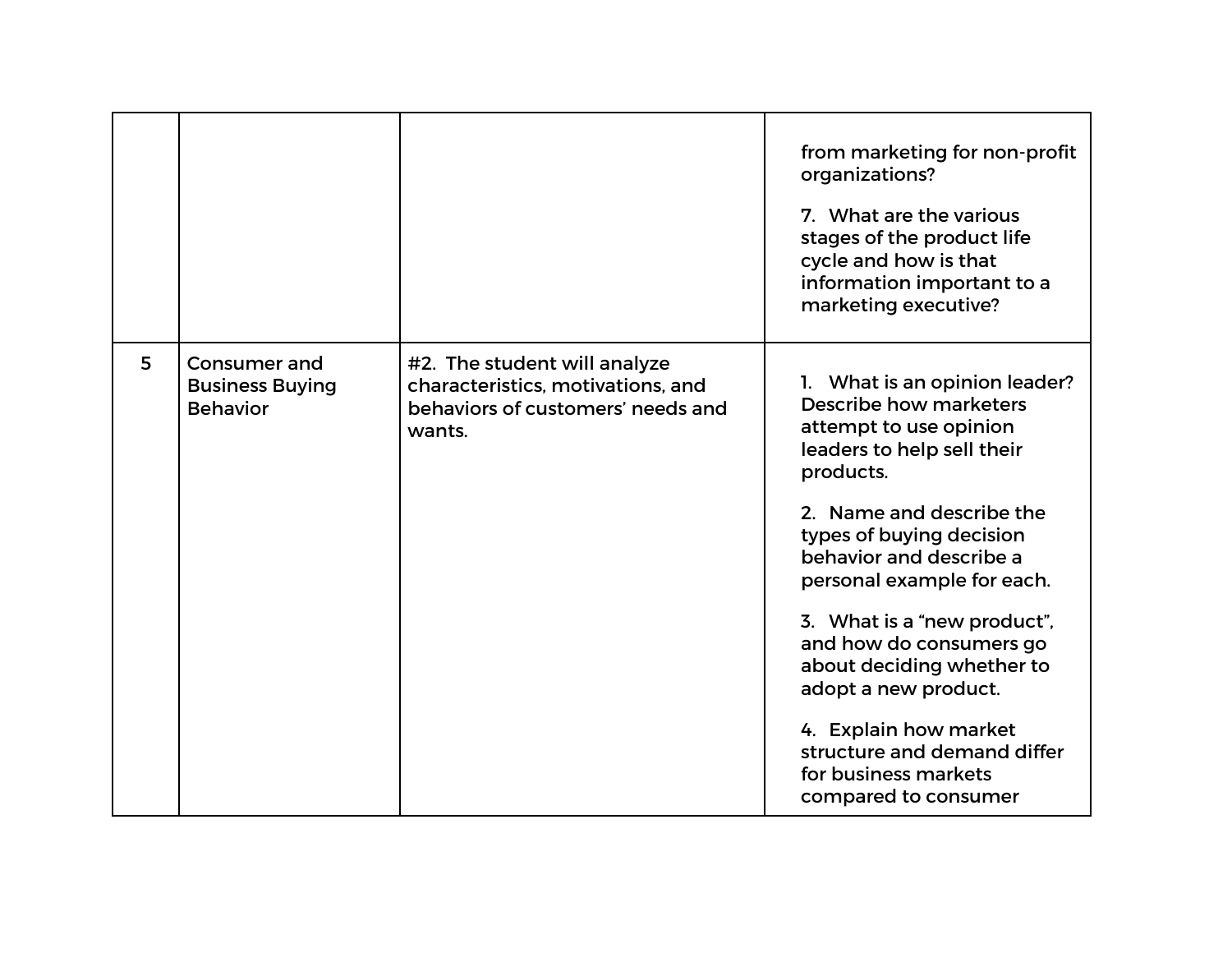|   |                                                    |                                                                                                                                                                                                                                   | markets.<br>5. Name and describe the<br>three types of business buying<br>situations.<br>6. Name and describe the<br>roles played by buying center<br>participants in the business<br>buying process.<br>7. Explain what is meant by<br>systems selling and discuss<br>why it is a preferred approach<br>to buying for many<br>organizations.<br>8. Compare the institutional<br>and government markets and<br>explain how institutional and<br>government buyers make<br>their buying decisions. |
|---|----------------------------------------------------|-----------------------------------------------------------------------------------------------------------------------------------------------------------------------------------------------------------------------------------|---------------------------------------------------------------------------------------------------------------------------------------------------------------------------------------------------------------------------------------------------------------------------------------------------------------------------------------------------------------------------------------------------------------------------------------------------------------------------------------------------|
| 5 | <b>Market Segmentation</b><br>and Target Marketing | #4. The student will explain<br>segmentation and the factors used to<br>identify viable target markets.<br>#5. The student will identify and<br>explain attributes that provide a<br>competitive advantage in the<br>marketplace. | 1. How does market<br>segmentation differ from<br>market targeting?<br>2. Name and describe the<br>four major sets of variables<br>that might be used in                                                                                                                                                                                                                                                                                                                                          |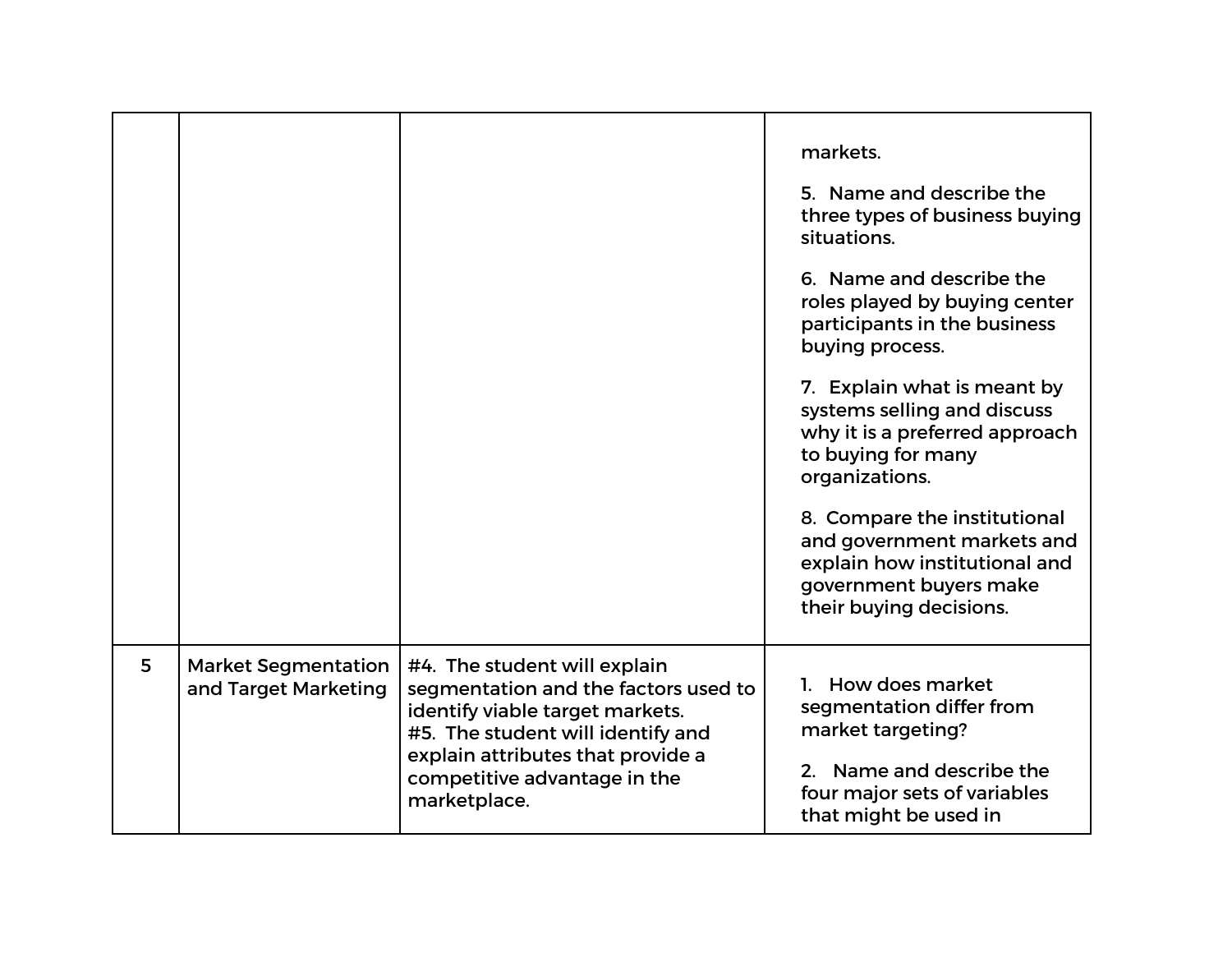|   |                                        |                                                                                                                                                                                                                                                                                     | segmenting consumer<br>markets.<br>3. Name and describe the<br>levels at which market<br>targeting can be carried out.<br>Give an example of a<br>company using each.                                                                    |
|---|----------------------------------------|-------------------------------------------------------------------------------------------------------------------------------------------------------------------------------------------------------------------------------------------------------------------------------------|------------------------------------------------------------------------------------------------------------------------------------------------------------------------------------------------------------------------------------------|
|   |                                        |                                                                                                                                                                                                                                                                                     | 4. Explain how companies<br>segment international<br>markets.                                                                                                                                                                            |
|   |                                        |                                                                                                                                                                                                                                                                                     | 5. Explain how a company<br>differentiates its products<br>from competitors' products.                                                                                                                                                   |
|   |                                        |                                                                                                                                                                                                                                                                                     | 6. In the context of<br>marketing, what is a product's<br>"position"? How do marketers<br>know what it is?                                                                                                                               |
| 5 | Market Planning and<br><b>Analysis</b> | #3. The student will summarize and<br>classify internal factors and external<br>trends that influence marketing<br>strategy decisions.<br>#10. The student will analyze an<br>organization and its market, develop<br>a SWOT analysis and formulate a<br>viable marketing strategy. | 1. Define strategic planning<br>and briefly describe the four<br>steps that lead managers and<br>the firm through the strategic<br>planning process. Discuss the<br>role marketing plays in this<br>process.<br>2. Name and describe the |
|   |                                        |                                                                                                                                                                                                                                                                                     |                                                                                                                                                                                                                                          |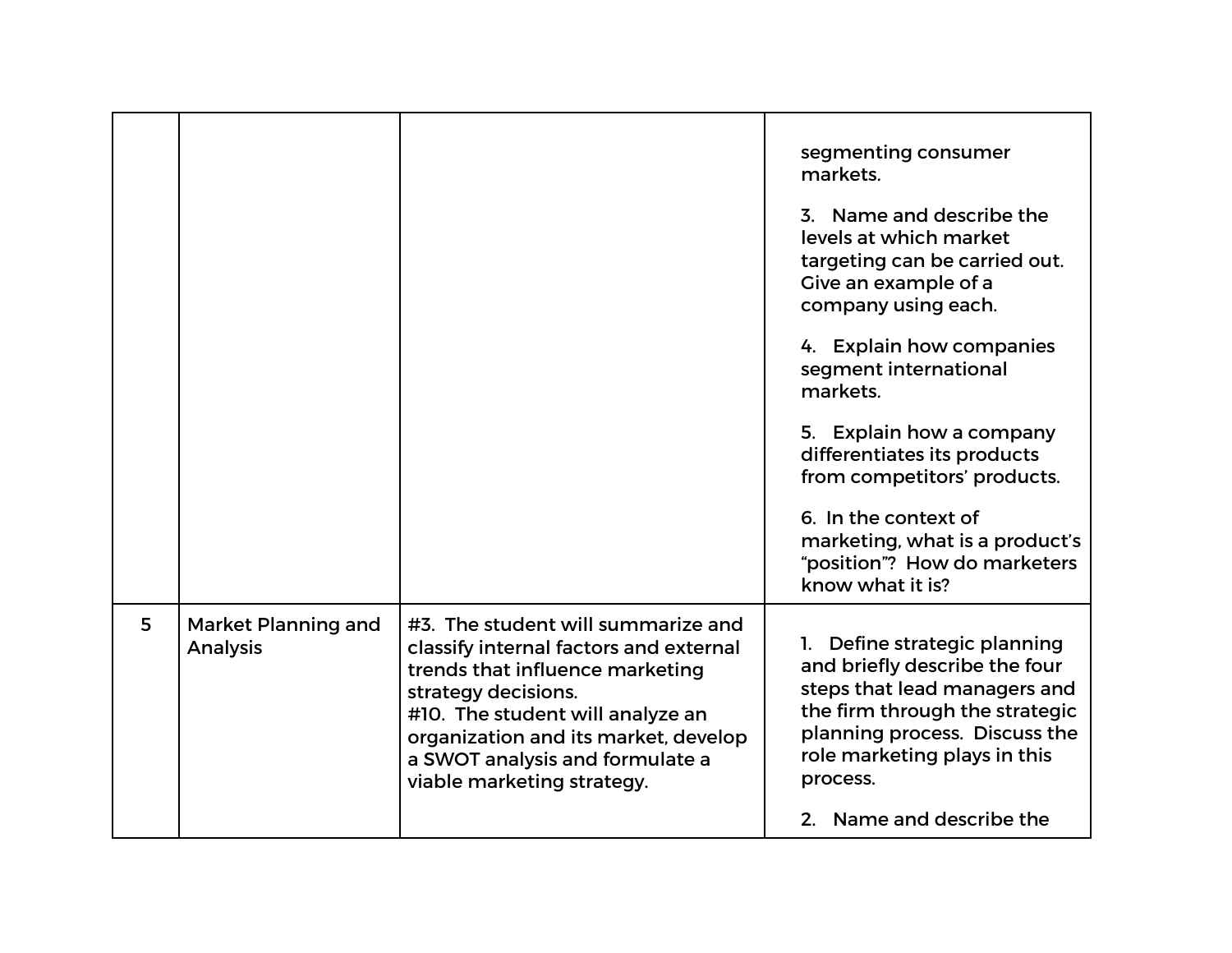|  | four product/market<br>expansion grid strategies.<br>Provide an example of a<br>company implementing each<br>strategy.                                                 |
|--|------------------------------------------------------------------------------------------------------------------------------------------------------------------------|
|  | 3. Explain the roles of market<br>segmentation, market<br>targeting, differentiation, and<br>positioning in implementing<br>an effective marketing<br>strategy.        |
|  | 4. Discuss the four marketing<br>management functions.                                                                                                                 |
|  | 5. Compare and contrast a<br>company's microenvironment<br>with a company's<br>macroenvironment.                                                                       |
|  | 6. Describe the five types of<br>customer markets.                                                                                                                     |
|  | 7. Compare and contrast<br>core beliefs/values and<br>secondary beliefs/values.<br>Provide an example of each<br>and discuss the potential<br>impact marketers have on |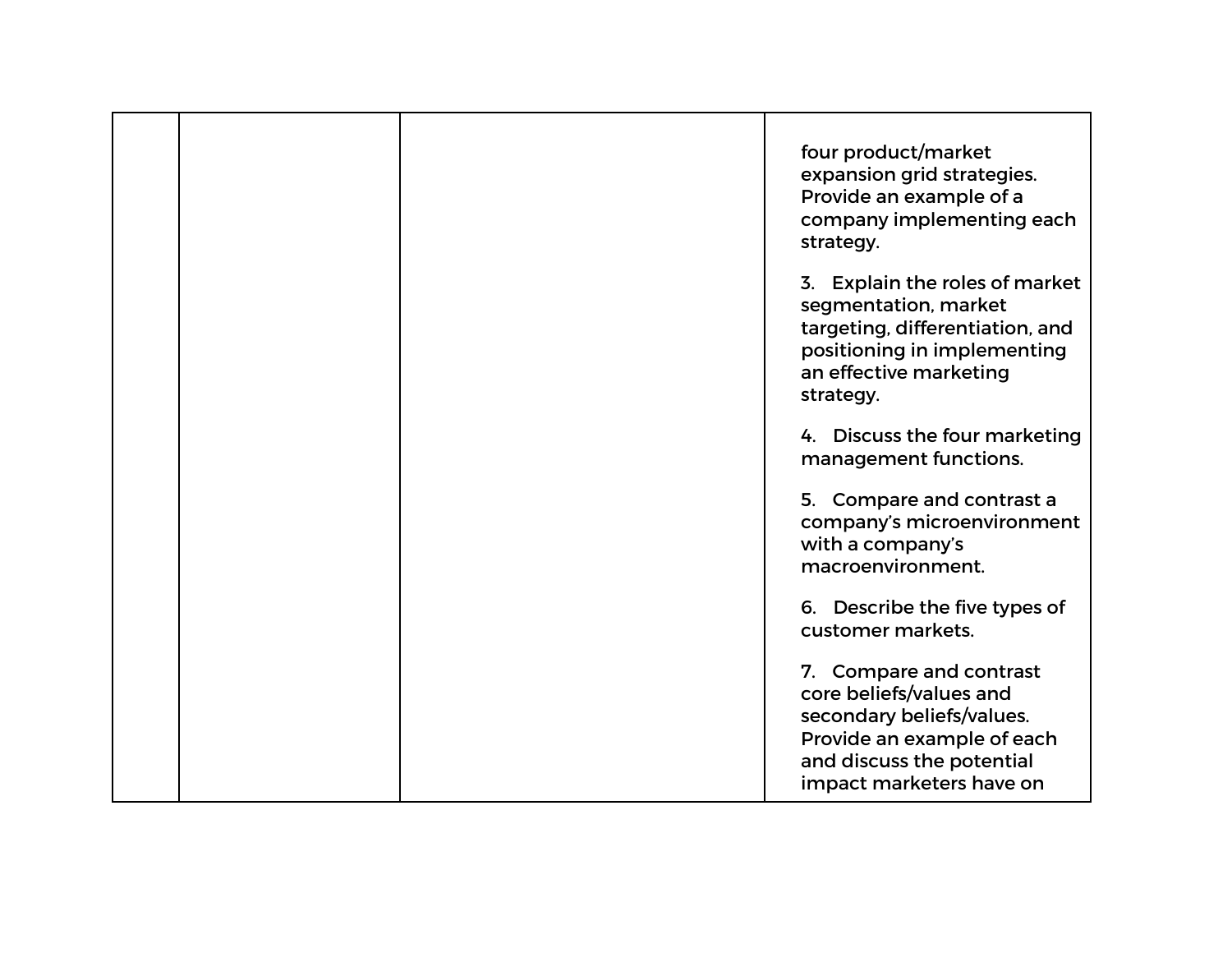|   |                           |                                                                                                                                                                                                                                                                               | each.<br>8. How should marketers<br>respond to the changing<br>environment?                                                                                                                                                                                                                                                                                                                                                                                                                                                                                    |
|---|---------------------------|-------------------------------------------------------------------------------------------------------------------------------------------------------------------------------------------------------------------------------------------------------------------------------|----------------------------------------------------------------------------------------------------------------------------------------------------------------------------------------------------------------------------------------------------------------------------------------------------------------------------------------------------------------------------------------------------------------------------------------------------------------------------------------------------------------------------------------------------------------|
| 5 | <b>Marketing Research</b> | #9. The student will assess the<br>quality of, and interpret primary and<br>secondary research data to make<br>informed marketing strategy<br>decisions.<br>#12. The student will use the internet<br>and related technology to complete<br>significant marketing activities. | Describe the benefits of<br>marketing research to<br>consumer, business, and<br>economy.<br>2. As a market research<br>manager, how would you<br>explain the steps of the<br>marketing research process to<br>a new hire? Base your<br>response on content<br>materials.<br>3. Explain the process of data<br>analysis in terms of client<br>needs. Use examples from<br>the text or class notes to<br>support your answer.<br>4. What is a marketing<br>information system, and how<br>is it used to create customer<br>insights?<br>5. Explain how marketing |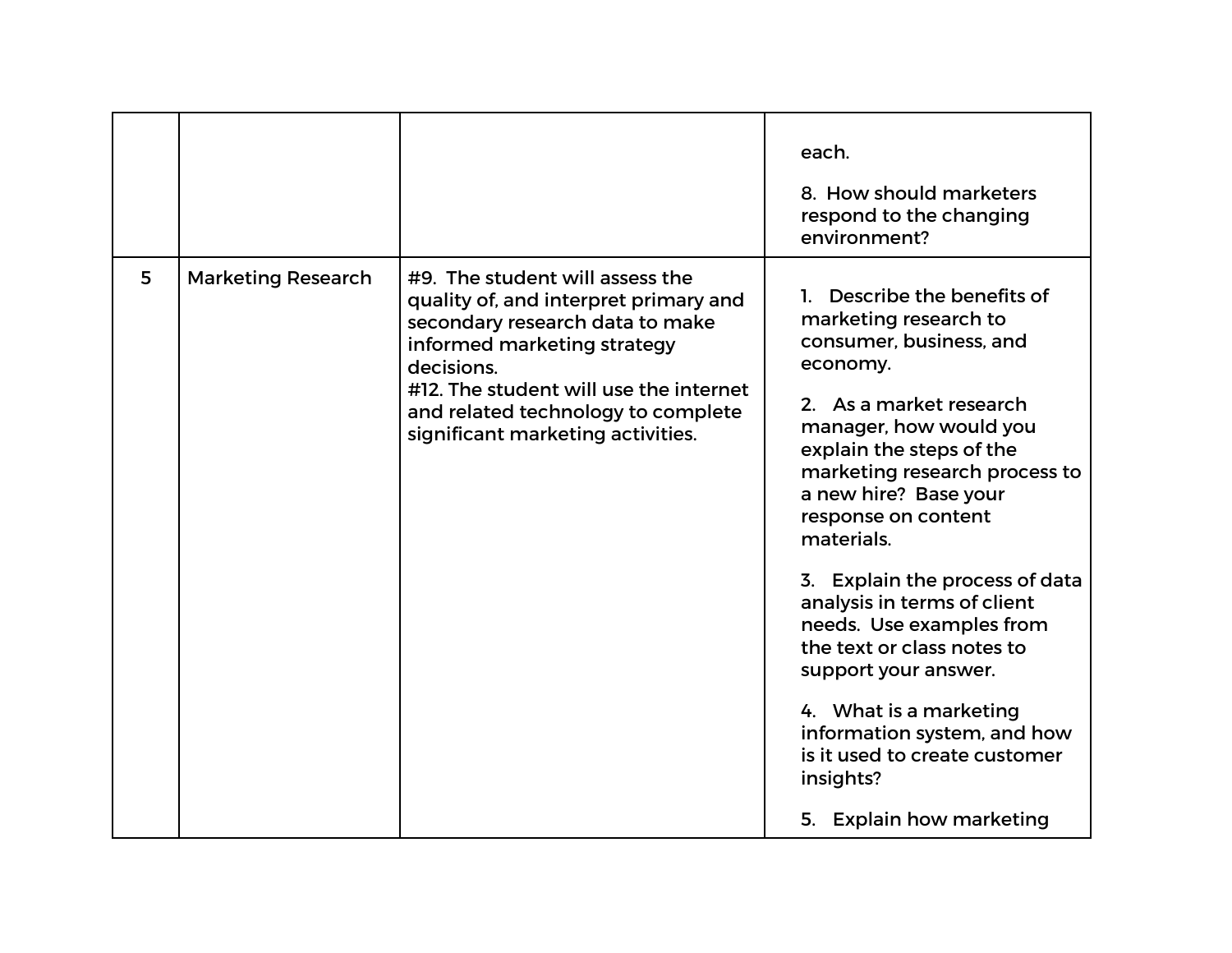|    |                   |                                                                                                                                                                                                                                                                           | intelligence differs from<br>marketing research.<br>6. Explain the role of<br>secondary data in gaining<br>customer insights. Where do<br>marketers obtain secondary<br>data, and what are the<br>potential problems in using<br>it?<br>7. What are the advantages<br>of internet-based survey<br>research over traditional<br>survey research?<br>8. What is neuromarketing,<br>and how is it useful in<br>marketing research? Why is<br>this research approach<br>usually used with other<br>approaches? |
|----|-------------------|---------------------------------------------------------------------------------------------------------------------------------------------------------------------------------------------------------------------------------------------------------------------------|------------------------------------------------------------------------------------------------------------------------------------------------------------------------------------------------------------------------------------------------------------------------------------------------------------------------------------------------------------------------------------------------------------------------------------------------------------------------------------------------------------|
| 20 | The Marketing Mix | #5. The student will identify and<br>explain attributes that provide a<br>competitive advantage in the<br>marketplace.<br>#6. The student will assess the<br>elements of the marketing mix and<br>how each element interrelates in the<br>implementation of the marketing | 1. Name and describe the<br>types of consumer products<br>and give an example of each.<br>How does the marketing<br>differ for each product type?<br>2. Compare and contrast                                                                                                                                                                                                                                                                                                                               |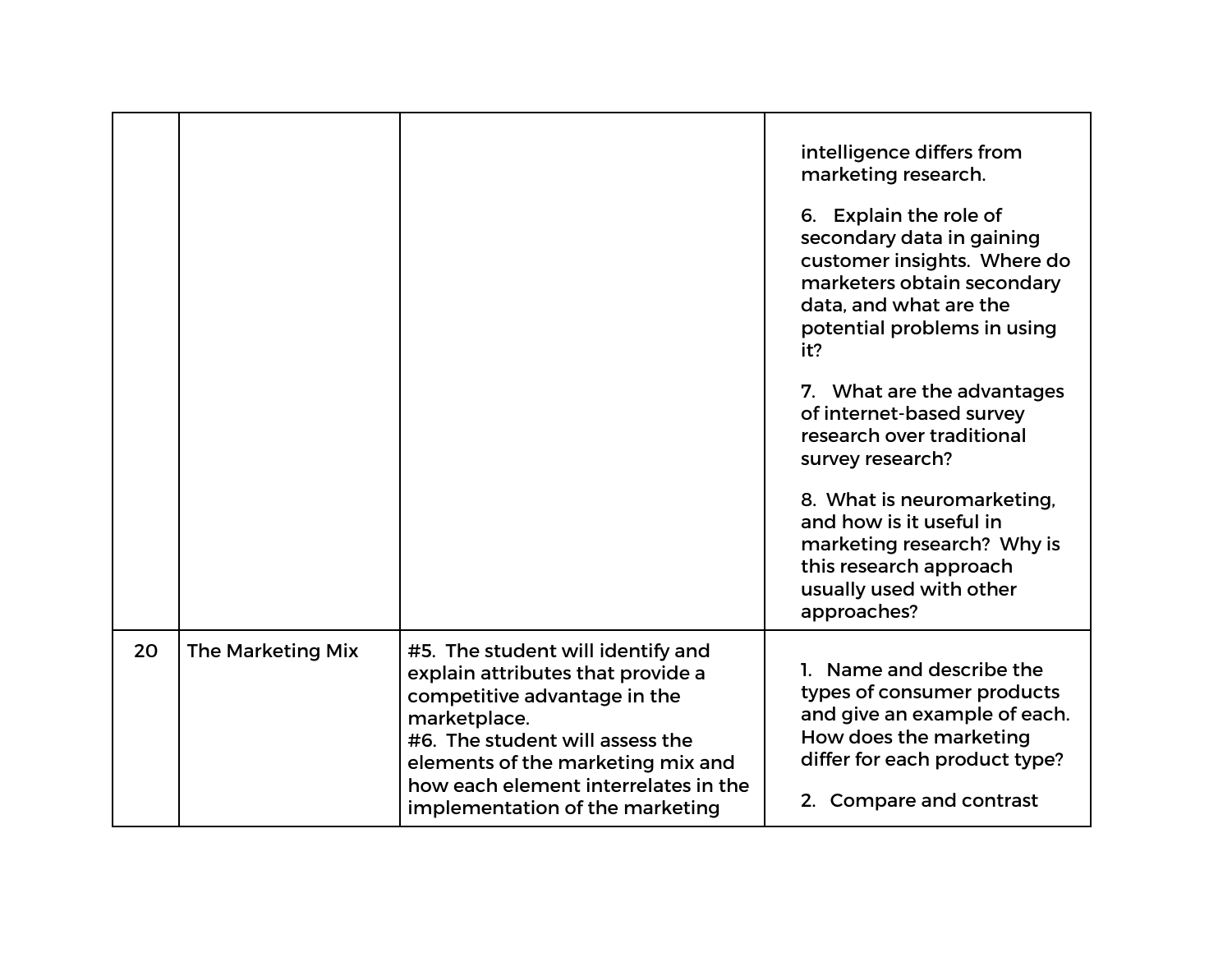| strategy. | industrial products and<br>consumer products.                                                                                                      |
|-----------|----------------------------------------------------------------------------------------------------------------------------------------------------|
|           | 3. Explain the importance of<br>product quality and discuss<br>how marketers use quality to<br>create customer value.                              |
|           | 4. What is a brand? How<br>does branding help both<br>buyers and sellers?                                                                          |
|           | 5. Name and describe the<br>major steps in the new-<br>product development<br>process.                                                             |
|           | 6. What is test marketing?<br>Explain why companies may<br>or may not test market<br>products and discuss<br>alternatives to full test<br>markets. |
|           | 7. What are the benefits of an<br>innovation management<br>system?                                                                                 |
|           | 8. Discuss the three<br>strategies available for<br>products in the mature stage                                                                   |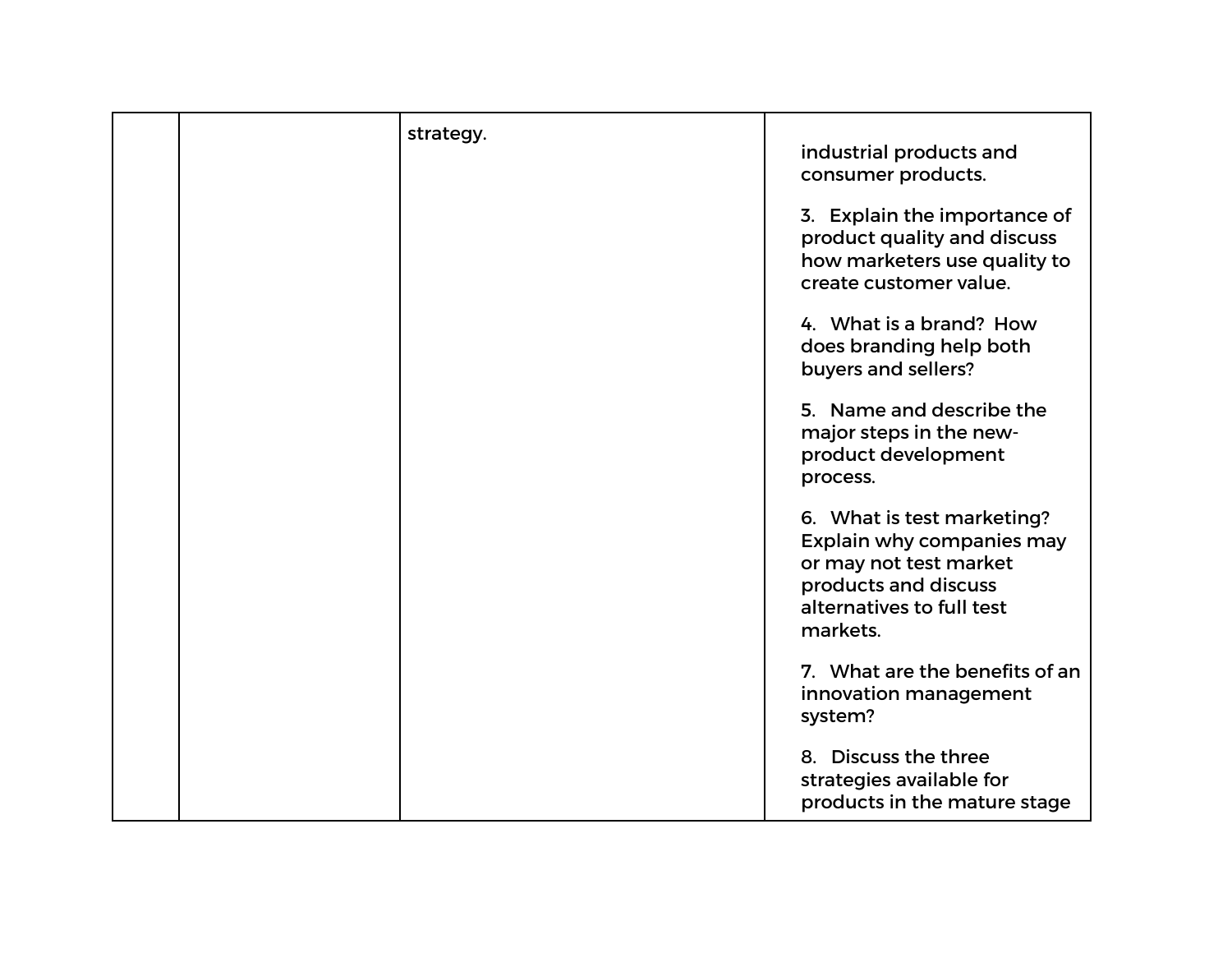|  | of the product life cycle.<br>9. Discuss factors marketers<br>must consider when setting<br>price.                                                                                      |
|--|-----------------------------------------------------------------------------------------------------------------------------------------------------------------------------------------|
|  | 10. Compare and contrast<br>good-value pricing and<br>everyday low pricing.                                                                                                             |
|  | 11. Name and describe the<br>types of costs marketers must<br>consider when setting prices.<br>Describe the types of cost-<br>based pricing and the<br>methods of implementing<br>each. |
|  | 12. What is target costing and<br>how is it different from the<br>usual process of setting<br>prices?                                                                                   |
|  | 13. Describe the key functions<br>performed by marketing<br>channel members.                                                                                                            |
|  | 14. Describe multichannel<br>distribution systems and the<br>advantages and<br>disadvantages of using them.                                                                             |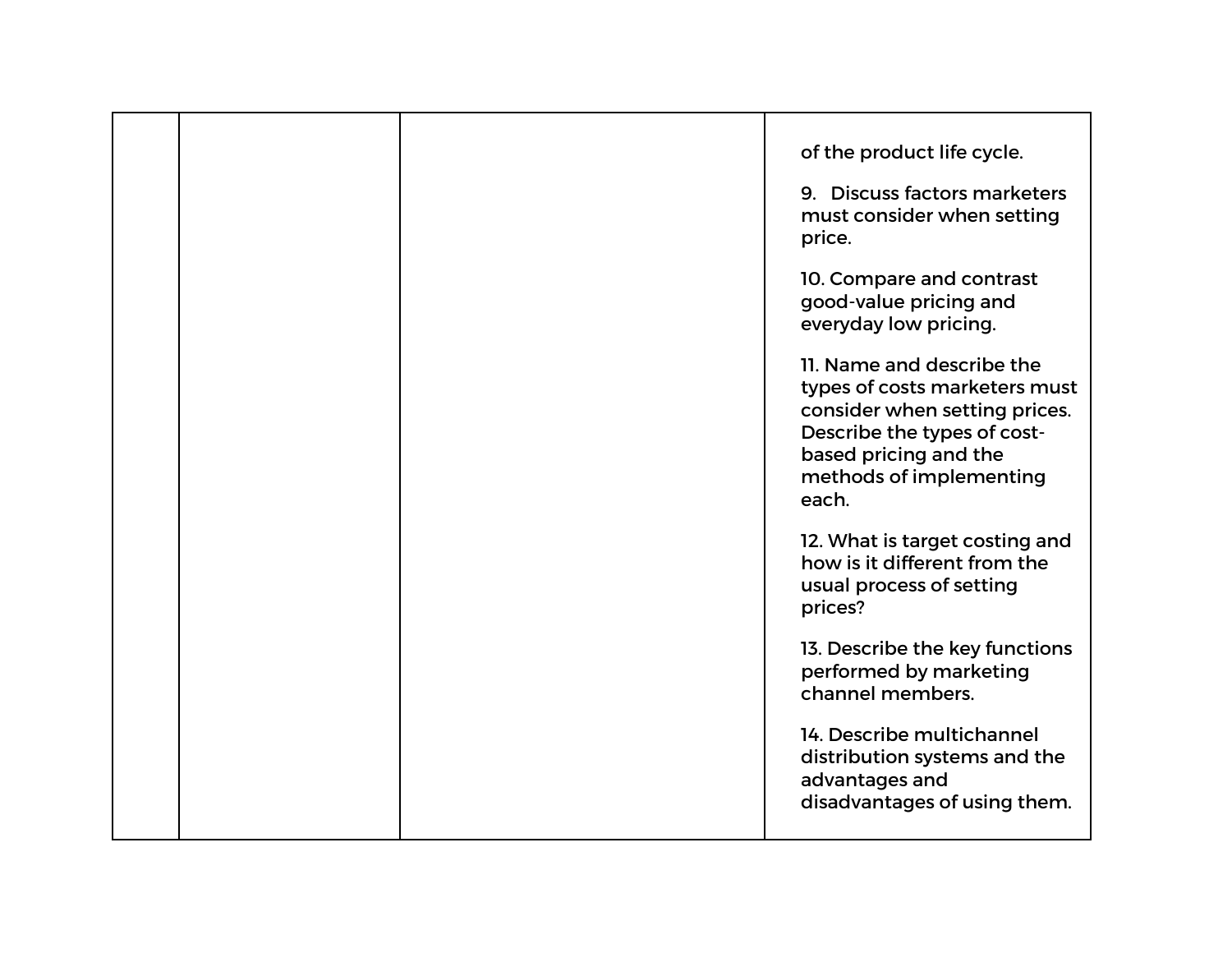|   |                                           |                                                                                                              | 15. Compare and contrast<br>intensive, selective, and<br>exclusive distribution. Which<br>channel design decision does<br>this involve?<br>16. Explain how information is<br>managed in the distribution<br>channel. What types of<br>information are managed?<br>17. Discuss the activities<br>involved in sales force<br>management.<br>18. Define sales promotion<br>and discuss its objectives.<br>19. Name and describe the<br>types of consumer<br>promotions.<br>20. Discuss the different types<br>of trade sales promotions and<br>distinguish these types of<br>promotions from business<br>promotions. |
|---|-------------------------------------------|--------------------------------------------------------------------------------------------------------------|-------------------------------------------------------------------------------------------------------------------------------------------------------------------------------------------------------------------------------------------------------------------------------------------------------------------------------------------------------------------------------------------------------------------------------------------------------------------------------------------------------------------------------------------------------------------------------------------------------------------|
| 5 | <b>Online Marketing and</b><br>E-Commerce | #7. The student will be able to<br>describe in detail, and give examples<br>of, how the internet, World Wide | 1. Define direct marketing<br>and discuss its benefits to                                                                                                                                                                                                                                                                                                                                                                                                                                                                                                                                                         |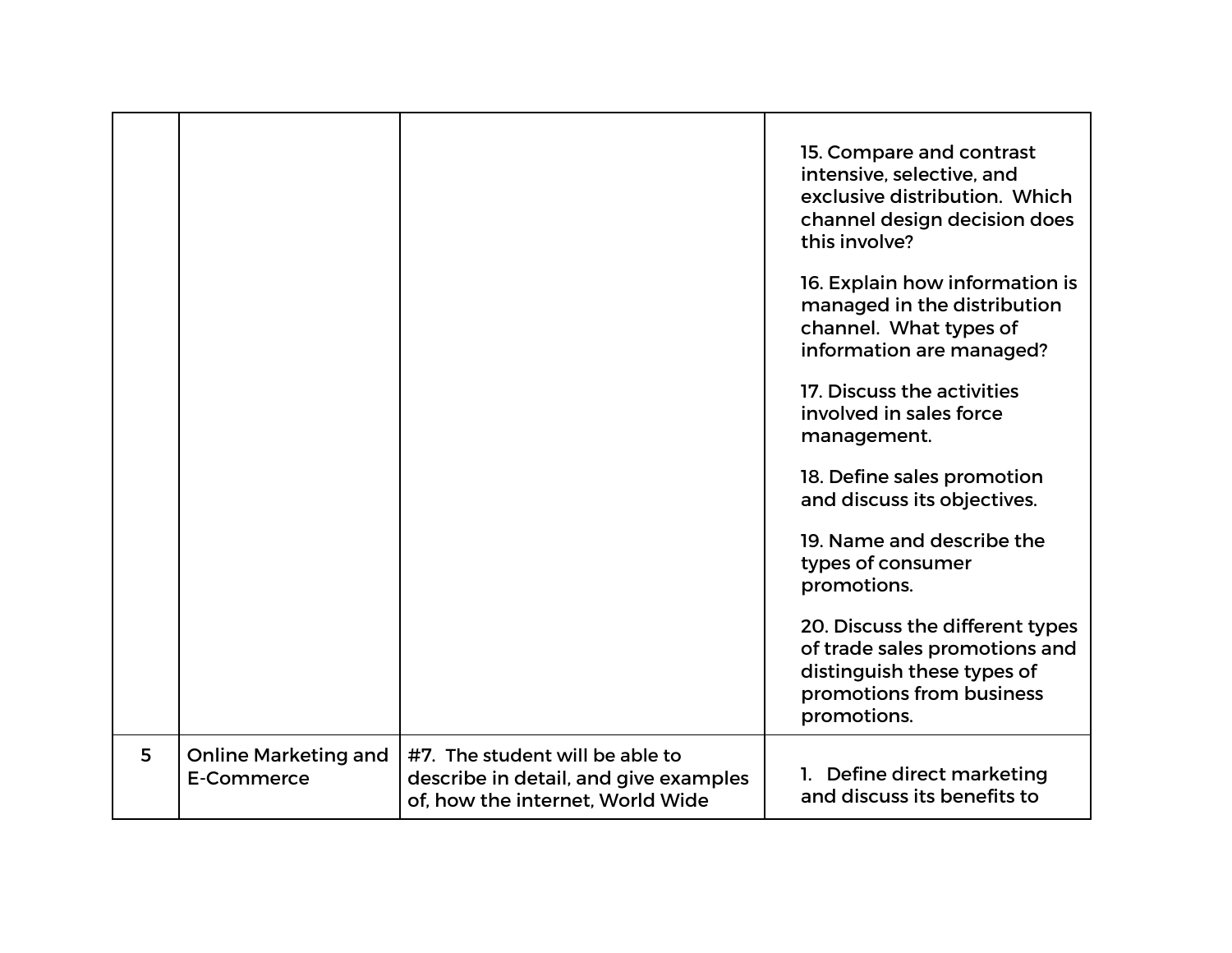|    |                                  | Web, Mobile Applications, Social<br>Networking Technologies and related<br>technology to complete significant<br>marketing activities. | customers and companies.<br>2. Describe the type of<br>information contained in a<br>company's customer<br>database and how that<br>information is used.<br>3. Name and describe the<br>major forms of direct-<br>response television<br>marketing.<br>4. Explain the ways in which<br>companies can set up an<br>online marketing presence.<br>5. Compare and contrast the<br>different forms of online<br>advertising. What factors<br>should a company consider in<br>deciding among these<br>different forms?<br>6. What is phishing and how<br>does it harm consumers and<br>marketers? |
|----|----------------------------------|----------------------------------------------------------------------------------------------------------------------------------------|----------------------------------------------------------------------------------------------------------------------------------------------------------------------------------------------------------------------------------------------------------------------------------------------------------------------------------------------------------------------------------------------------------------------------------------------------------------------------------------------------------------------------------------------------------------------------------------------|
| 10 | <b>The Global</b><br>Marketplace | #8. The student will compare<br>domestic and international<br>marketing strategies, and describe                                       | 1. Explain what is meant by<br>the term global firm, and list<br>the six major decisions                                                                                                                                                                                                                                                                                                                                                                                                                                                                                                     |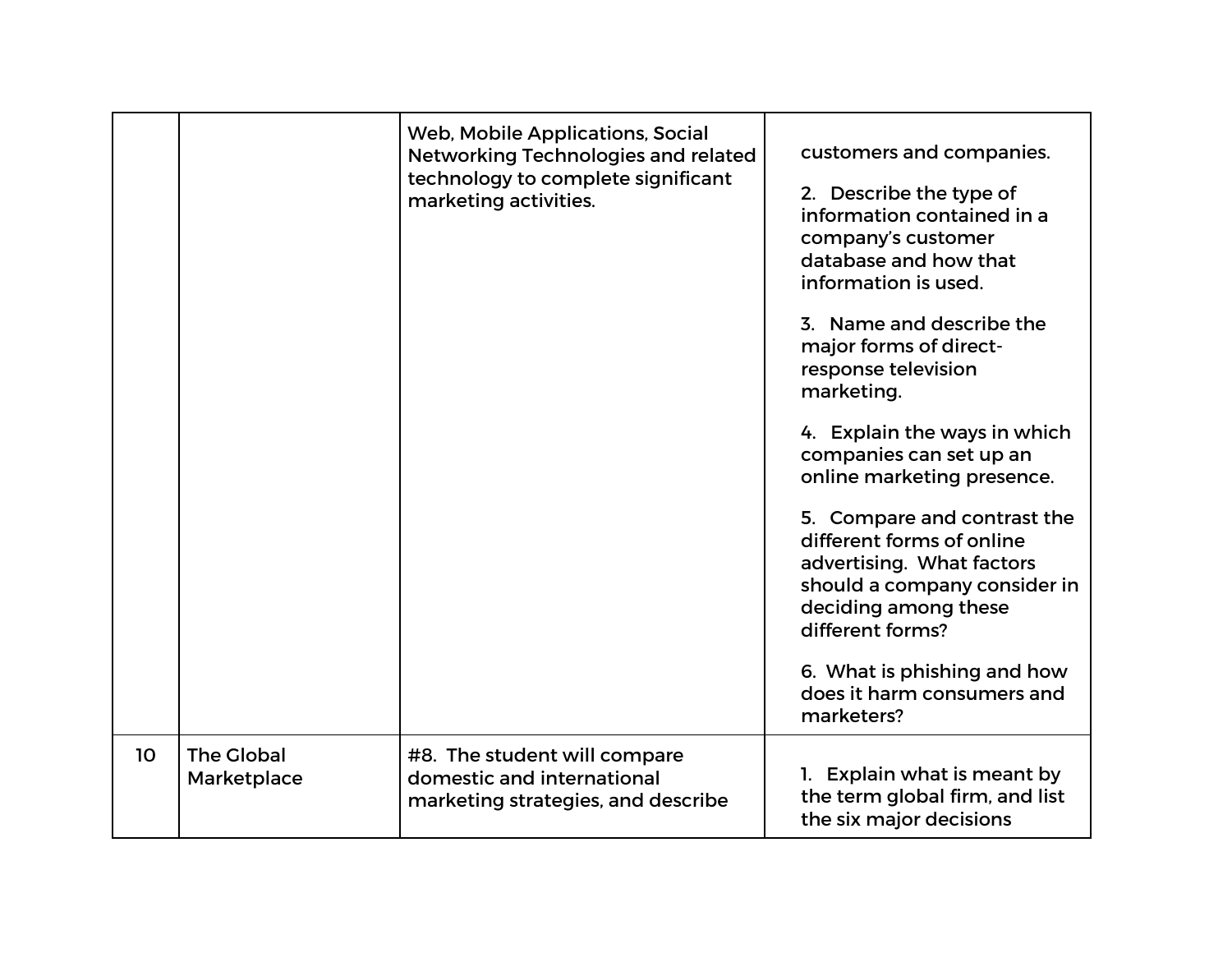|    |                                                 | alternative approaches to entering<br>global markets.                                                     | involved in international<br>marketing.                                                                   |
|----|-------------------------------------------------|-----------------------------------------------------------------------------------------------------------|-----------------------------------------------------------------------------------------------------------|
|    |                                                 |                                                                                                           | 2. Compare and contrast a<br>tariff and a quota.                                                          |
|    |                                                 |                                                                                                           | 3. Name and define the four<br>types of country industrial<br>structures.                                 |
|    |                                                 |                                                                                                           | 4. Discuss the strategies used<br>for adapting products to a<br>global market. Which<br>strategy is best? |
|    |                                                 |                                                                                                           | 5. Discuss how global<br>distribution channels differ<br>from domestic channels.                          |
|    |                                                 |                                                                                                           | 6. Explain globalization and<br>customization as strategies.                                              |
| 10 | The Legal<br><b>Environment of</b><br>Marketing | #11. The student will analyze ethical<br>and legal issues in the Marketing and<br>Advertising industries. | 1. How does the role of<br>government influence<br>marketing?                                             |
|    |                                                 |                                                                                                           | 2. Name some of the<br>responsibilities and functions<br>of the Food and Drug<br>Administration.          |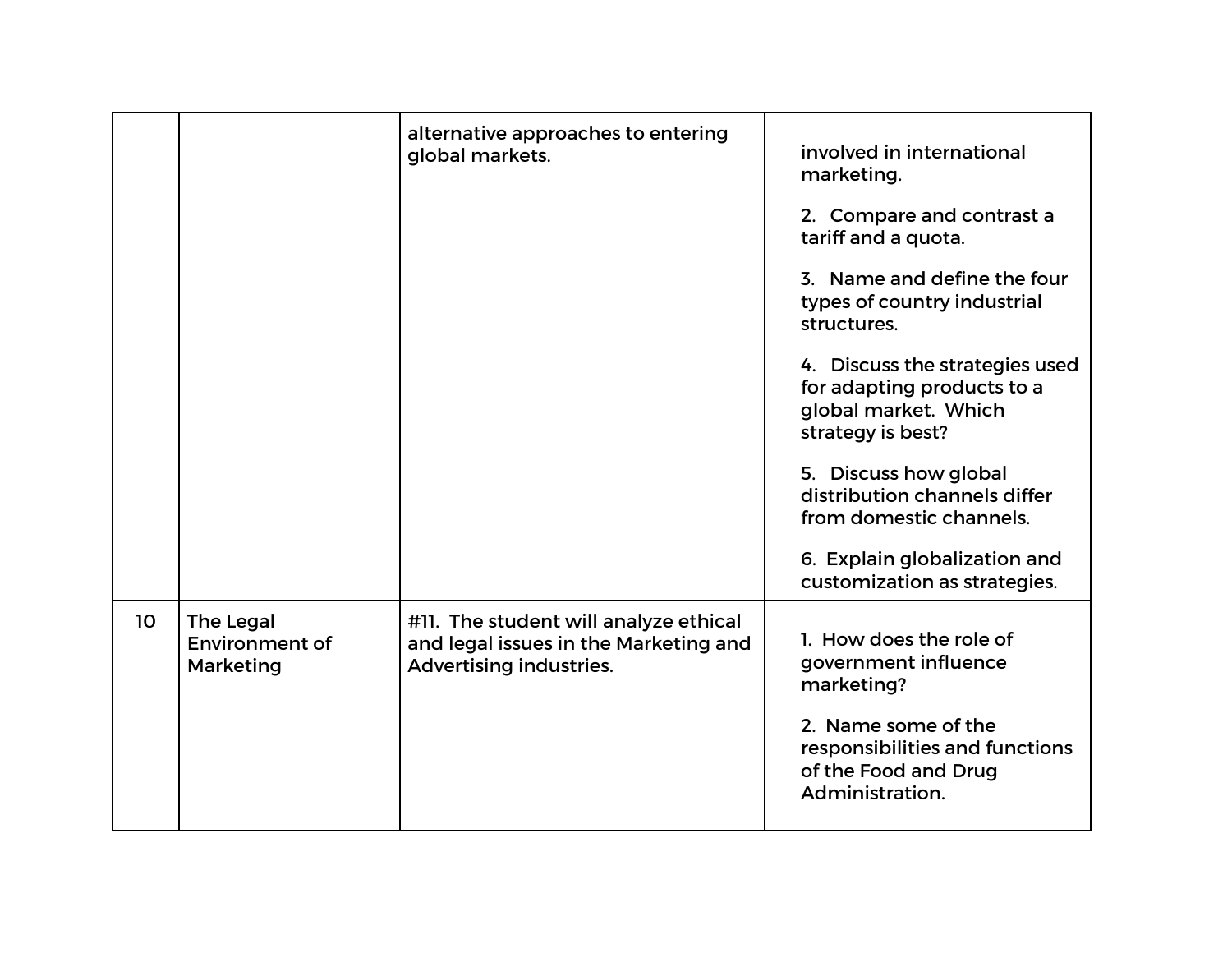|   |               |                                                                                                                                                                              | 3. What are the three bureaus<br>of the Federal Trade<br><b>Commission (FTC)?</b><br>4. Compare and contrast a<br>company's monetary<br>regulations and explain the<br>effects of a changing currency                                                                               |
|---|---------------|------------------------------------------------------------------------------------------------------------------------------------------------------------------------------|-------------------------------------------------------------------------------------------------------------------------------------------------------------------------------------------------------------------------------------------------------------------------------------|
|   |               |                                                                                                                                                                              | exchange rate on a company's<br>profitability.                                                                                                                                                                                                                                      |
|   |               |                                                                                                                                                                              | 5. What does the term<br>"barter" mean and how and<br>why do some companies use<br>bartering as a form of<br>currency to get the necessary<br>projects done.                                                                                                                        |
| 5 | The CLEP Exam | The student will demonstrate<br>college-level knowledge of<br>marketing concepts and principles<br>by achieving a scaled score of 50 or<br>above on the Marketing CLEP exam. | Explain the content and<br>1.<br>make-up of the CLEP<br>Principles of Marketing exam.<br>Discuss some of the<br>2.<br>proven test-taking strategies<br>for greater success on the<br>CLEP exam.<br>3. How can passing the CLEP<br>exam help the student<br>prepare for the academic |